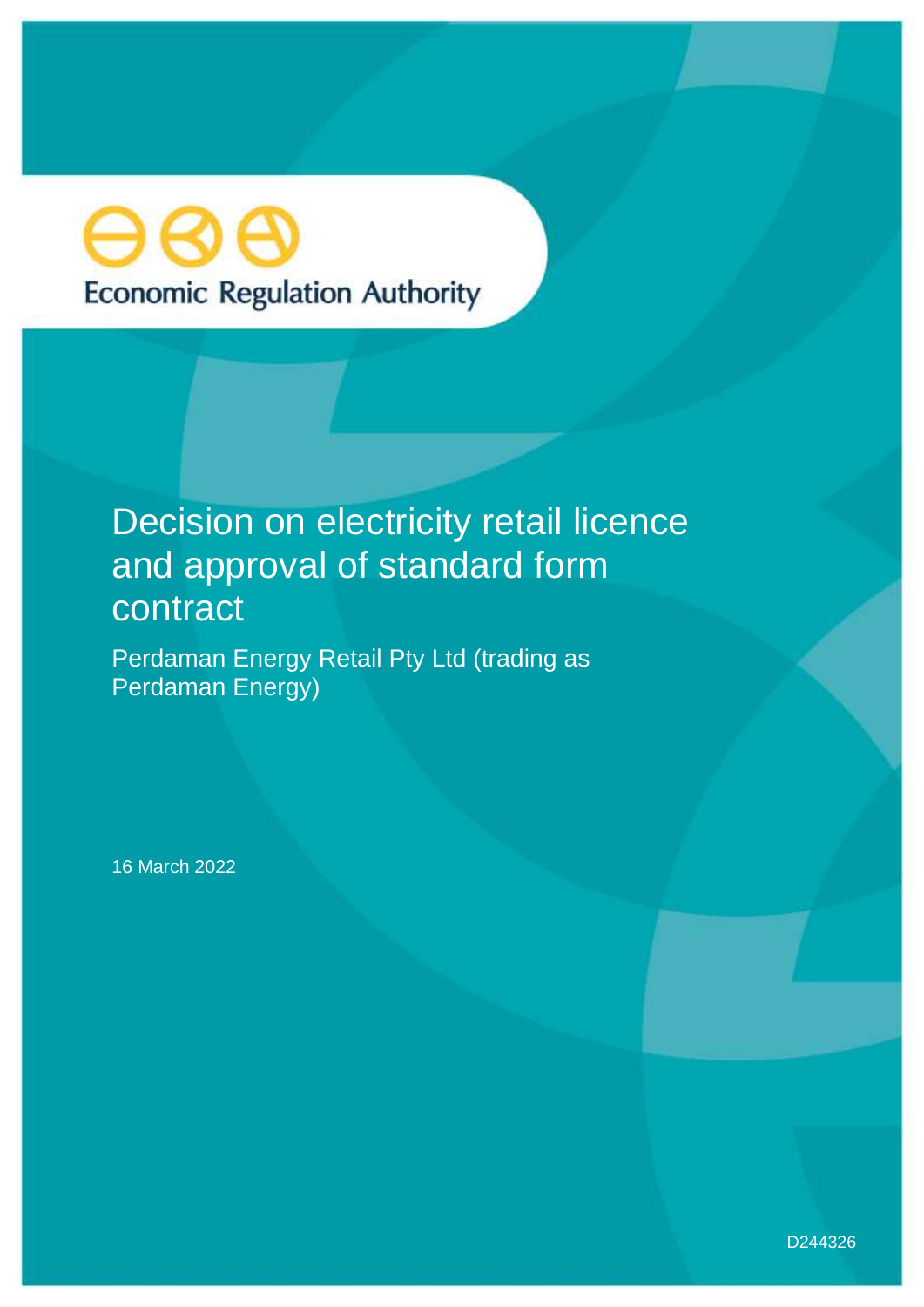#### **Economic Regulation Authority**

Level 4, Albert Facey House

469 Wellington Street, Perth WA 6000

**Telephone** 08 6557 7900

**Email** info@erawa.com.au

**Website** www.erawa.com.au

This document can also be made available in alternative formats on request.

National Relay Service TTY: 13 36 77

© 2022 Economic Regulation Authority. All rights reserved. This material may be reproduced in whole or in part provided the source is acknowledged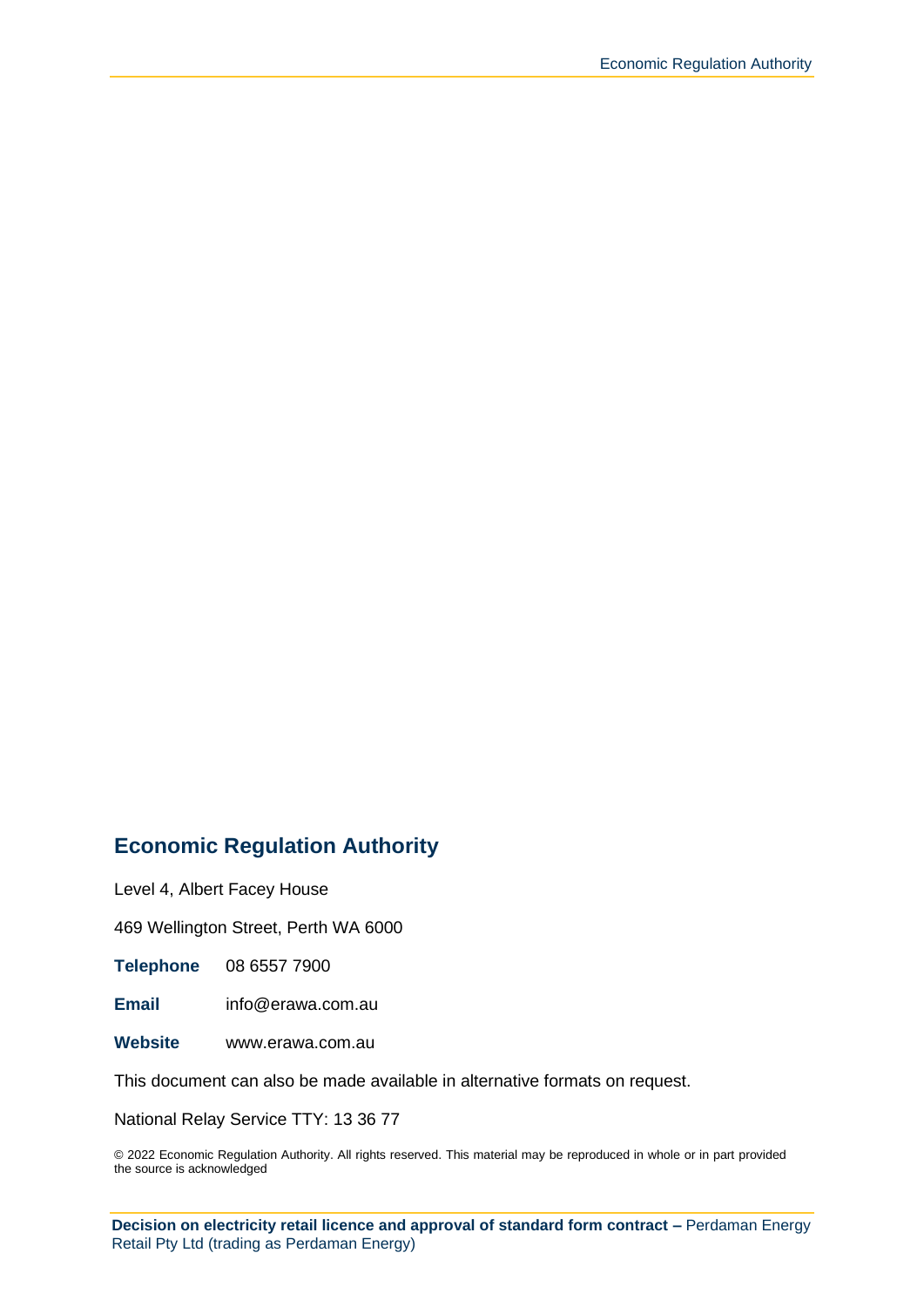## **1. Decision**

- 1. Pursuant to section 51 of the *Electricity Industry Act 2004,* the Economic Regulation Authority approves Perdaman Energy Retail Pty Ltd's [standard form contract](http://www.erawa.com.au/cproot/22535/2/Perdaman-Energy-Retail-Pty-Ltd---ERL031---Standard-form-contract.pdf) for the sale of electricity to small use customers.<sup>1</sup>
- 2. In accordance with sections 9 and 19 of the Electricity Act, the ERA grants Perdaman Energy Retail Pty Ltd (trading as Perdaman Energy) electricity retail licence [ERL31.](http://www.erawa.com.au/cproot/22533/2/Electricity-Retail-Licence-31-Version-1-17-March-2022---Perdaman-Energy-Retail-Pty-Ltd.pdf)
- 3. Subject to its terms and conditions, the licence authorises Perdaman Energy to provide electricity services in the South West Interconnected System (as set out in operating area plan [ERA-EL-159](http://www.erawa.com.au/cproot/22534/2/Operating-area-map-ERA-EL-159---ERL031---Perdaman-Energy-Retail-Pty-Ltd.pdf) in the licence).
- 4. The term of the licence is 15 years (the maximum period allowed by section 14 of the Electricity Act) from 17 March 2022.
- 5. As required by section 23(1) of the Electricity Act, the ERA will publish notice of the renewal of the licence in the Government Gazette as soon as practicable.

 $1$  A small use customer is a customer who consumers not more than 160 megawatt hours of electricity per year.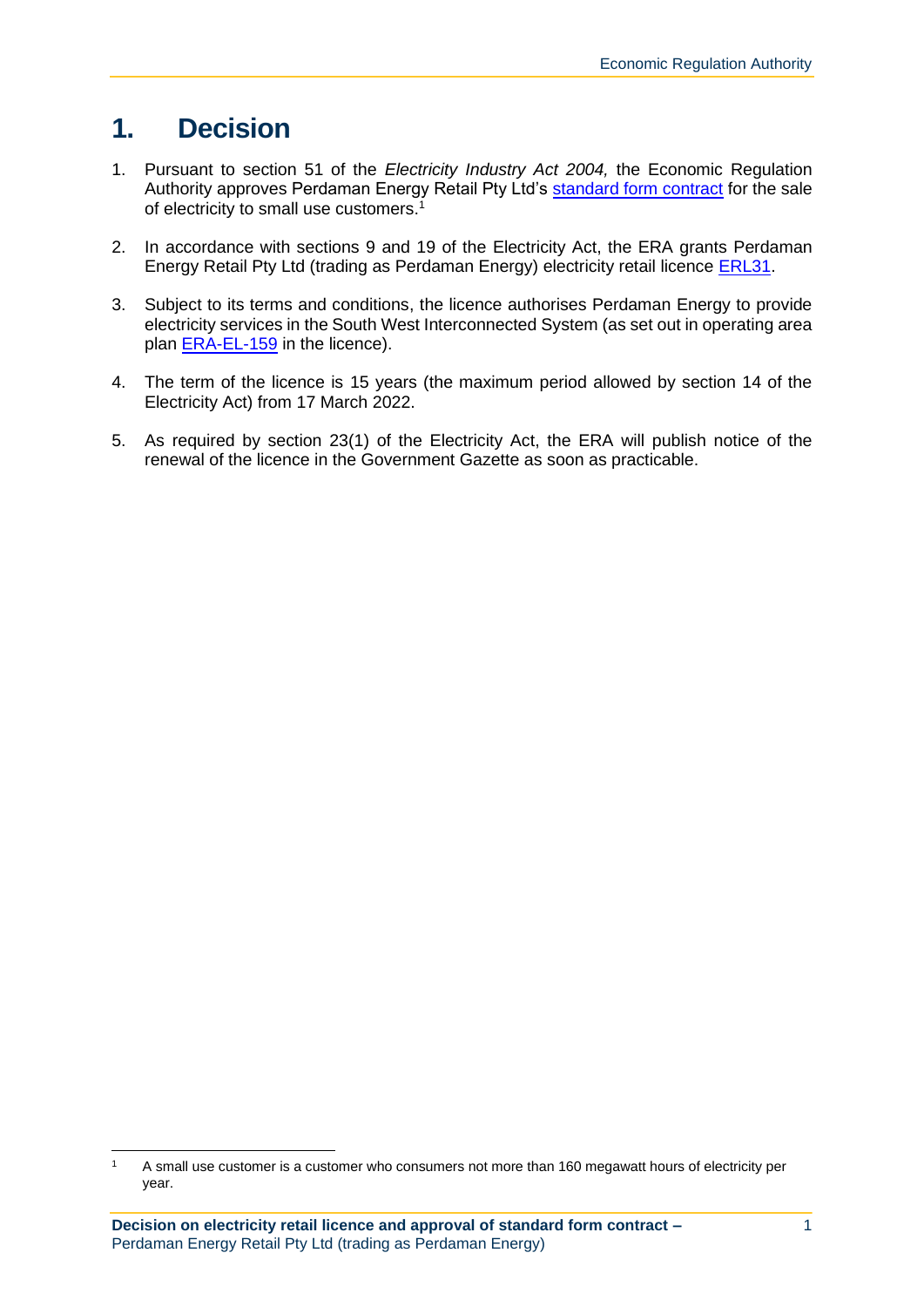## **2. Reasons**

### **2.1 Licence**

- 6. Section 7(4) of the Electricity Act requires a person to hold an electricity retail licence to sell electricity to customers.
- 7. On 10 December 2021, Perdaman Energy applied for an electricity retail licence to supply electricity to small and large use business customers within the South West Interconnected System.<sup>2</sup>

## **2.2 Standard form contract**

- 8. As it applied for a retail licence to supply small use customers, Perdaman Energy submitted a draft standard form contract with its retail licence application. Section 50 of the Electricity Act provides that the ERA must not grant a retail licence unless the ERA has approved the standard form contract under which the applicant will supply electricity to small use customers pursuant to the licence.
- 9. Under the Electricity Act, the ERA must not approve a standard form contract if it considers that the contract will not meet the requirements of the Act, the relevant regulations, any other written law, or any term, condition or provision of the electricity retail licence.
- 10. The ERA considers that the standard form contract meets the relevant regulatory requirements.

## **2.3 Public consultation**

11. On 17 December 2021, the ERA published Perdaman Energy's licence application for public comment. The ERA did not receive any submissions.

## **2.4 Assessments**

#### *2.4.1 Financial and technical assessment*

- 12. Under Section 19(1) of the Electricity Act, the ERA must grant a licence if it is satisfied that the licensee has and is likely to retain, or will acquire within a reasonable time, and is then likely to retain, the financial and technical resources to undertake the activities authorised by the licence.
- 13. The ERA engaged financial and technical consultants to examine the financial and technical ability of Perdaman Energy to undertake the activities authorised by the licence.
- 14. Following the financial assessment of Perdaman Energy's' application, the financial consultant concluded that Perdman Energy complies with the financial requirements of

<sup>&</sup>lt;sup>2</sup> The SWIS covers a geographic area from Kalbarri to Albany and from Perth to Kalgoorlie.

**Decision on electricity retail licence and approval of standard form contract –** Perdaman Energy Retail Pty Ltd (trading as Perdaman Energy)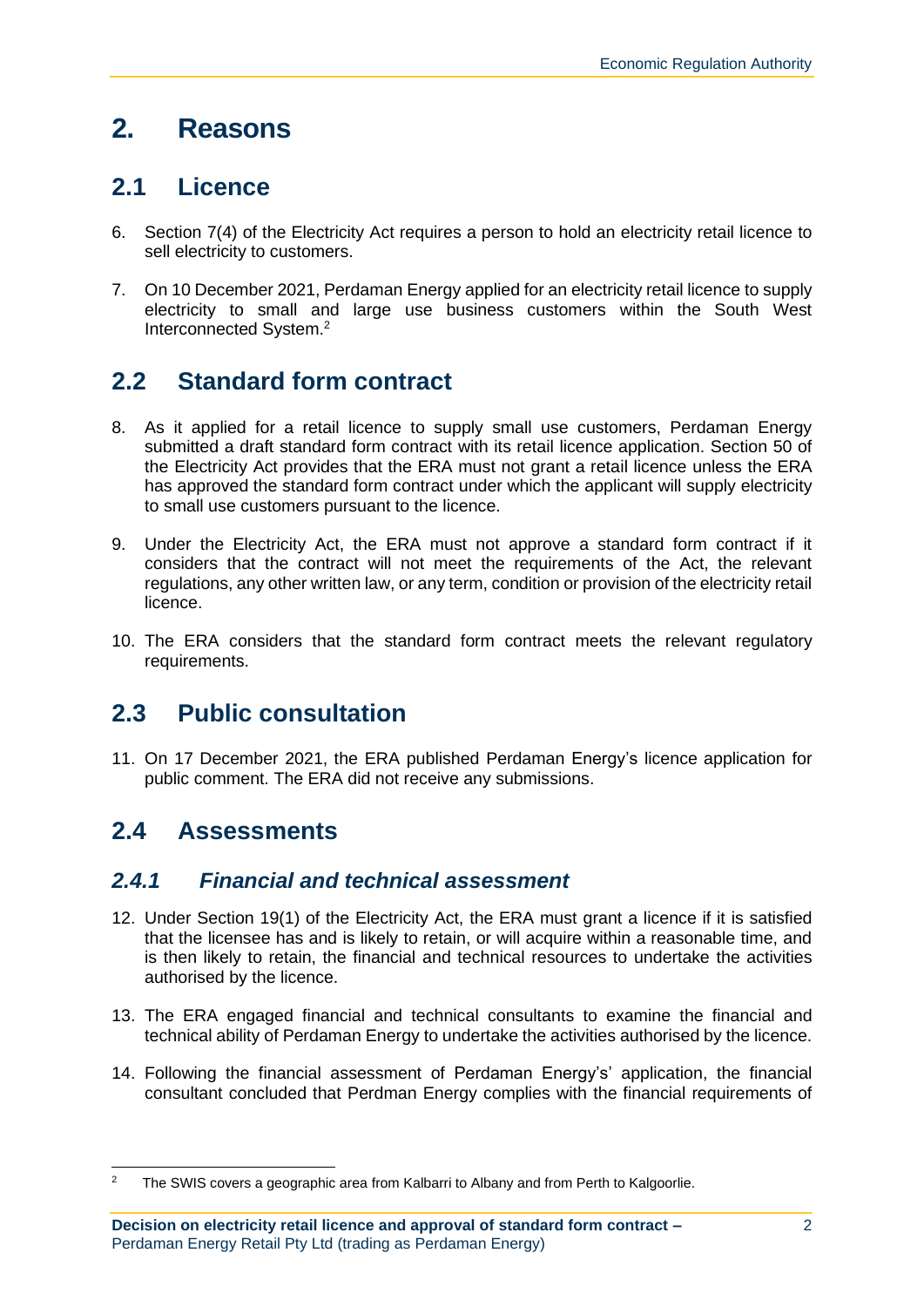section 19(1) of the Electricity Act. The ERA agrees with the conclusions in the financial report.

15. Following the technical assessment of Perdaman Energy's' application, the technical consultant concluded that Perdman Energy complies with the technical requirements of section 19(1) of the Electricity Act. The ERA agrees with the conclusions in the technical report.

#### *2.4.2 Assessment of public interest*

#### *2.4.2.1 Electricity Industry Act 2004*

16. Section 9 of the Electricity Act requires that the ERA must not grant a licence unless it is satisfied that it would not be contrary to the public interest to do so. Without limiting the other matters that may be taken into account, section 9(2) of the Electricity Act requires that the ERA is to take into account the matters referred to in section 8(5) of the Electricity Act when determining whether the renewal would not be contrary to the public interest.

Those matters are:

- a. Environmental considerations.
- b. Social welfare and equity considerations, including community service obligations.
- c. Economic and regional development, including employment and investment growth.
- d. The interests of customers generally or of a class of customers.
- e. The interests of any licensee, or applicant for a licence, in respect of the area or areas to which the licence in respect of which the power exercised is exercised would apply.
- f. The importance of competition in electricity industry markets.
- g. The policy objectives of government in relation to the supply of electricity.

#### *2.4.2.2 Economic Regulation Authority Act 2003.*

- 17. When making a decision on whether or not to renew a licence, the ERA must also have regard to the matters set out in section 26(1) on the *Economic Regulation Authority Act 2003*: 3
	- a. The need to promote regulatory outcomes that are in the public interest.
	- b. The long-term interests of consumers in relation to the price, quality and reliability of goods and services provided in relevant markets.
	- c. The need to encourage investment in relevant markets.
	- d. The legitimate business interests of investors and service providers in relevant markets.

 $3$  Under section 26(2) of the ERA Act, the ERA has a discretion as to the weight it gives to the matters in section 26(1).